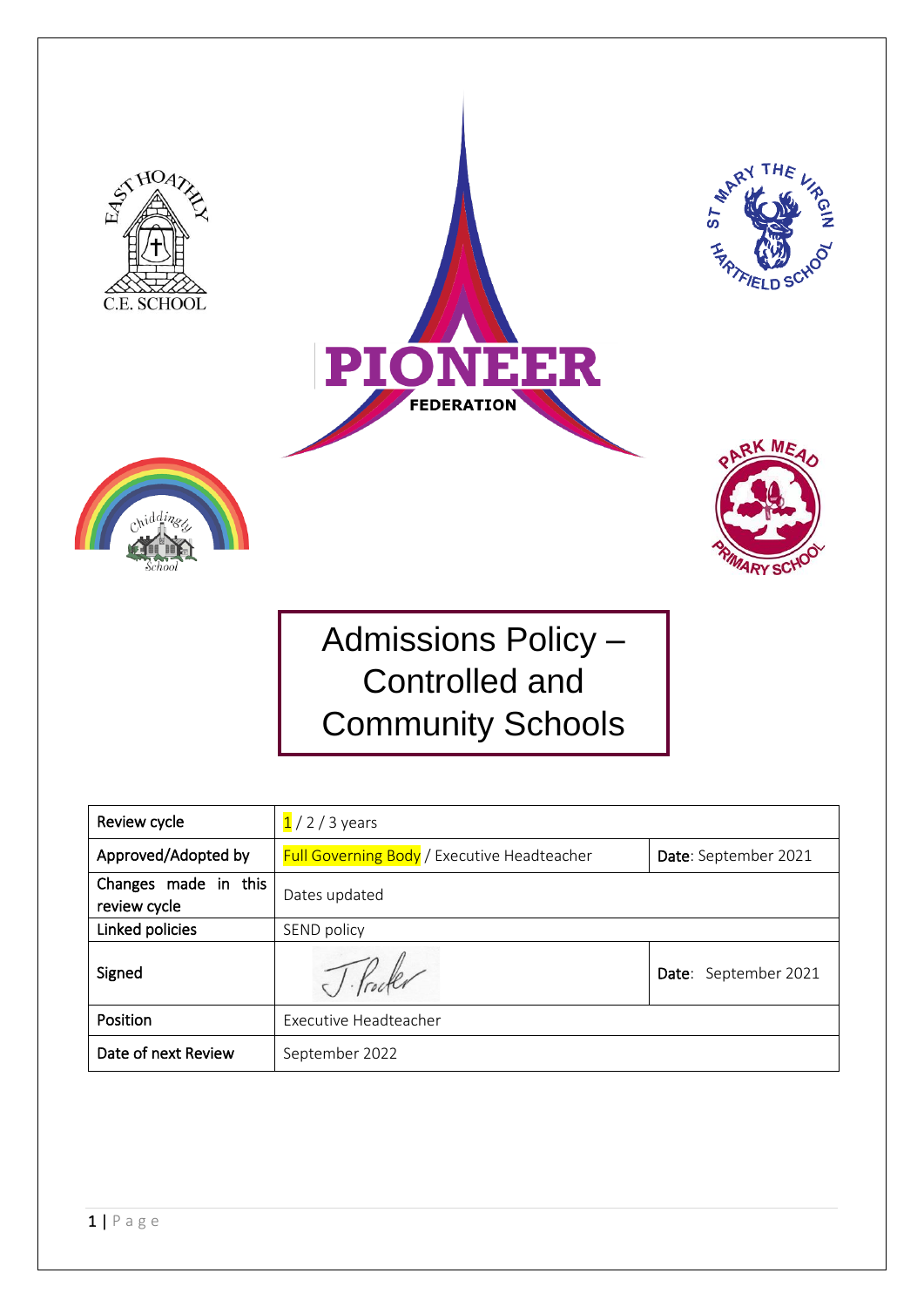It is a primary aim of our Federation that every member of the schools' communities feels valued and respected, and that each person is treated fairly. This policy reflects the vision and aims of The Pioneer Federation.

| <b>Chiddingly Primary School</b>     | East Hoathly CE Primary School and Nursery |  |
|--------------------------------------|--------------------------------------------|--|
|                                      | fr.<br>C.E. SCHOOL                         |  |
| St Mary the Virgin CE Primary School | Park Mead Primary School                   |  |
| $\overline{s}$                       | aK Mr                                      |  |

*Click on each School's badge to see the Vision and Values of individual schools*

*Chiddingly Primary School, East Hoathly CE Primary School and Park Mead Primary School adhere to the East Sussex County Council, which is a follows:-*

Admissions criteria for community and voluntary controlled schools in East Sussex

1. Looked after children and children who were looked after, but ceased to be so because they were adopted (or subject to residence orders or special guardianship orders) immediately following being looked after.

2. Children who will have a brother or sister (sibling) at the school (or linked infant or junior schoolsee priority 3) at the time of admission and who live at the same address, within the predefined community area

3. Children wishing to transfer between a linked infant and junior school.

4. Other children living within a pre-defined community area. Each home address within the county falls within a community area although living within the community area does not guarantee a place.

5. Children who will have a brother or sister (sibling) at the school (or linked infant or junior schoolsee priority 3) at the time of admission who live at the same address, outside the predefined community area

6. Other children living outside the pre-defined community area.

## Tiebreaker:

In the event of oversubscription within any category, place allocation will be decided by prioritising applications on the basis of home to school distance measured in a straight line (as the crow flies).

For split site schools, we will measure to the site where the child will attend for the majority of lessons at the point of entry.